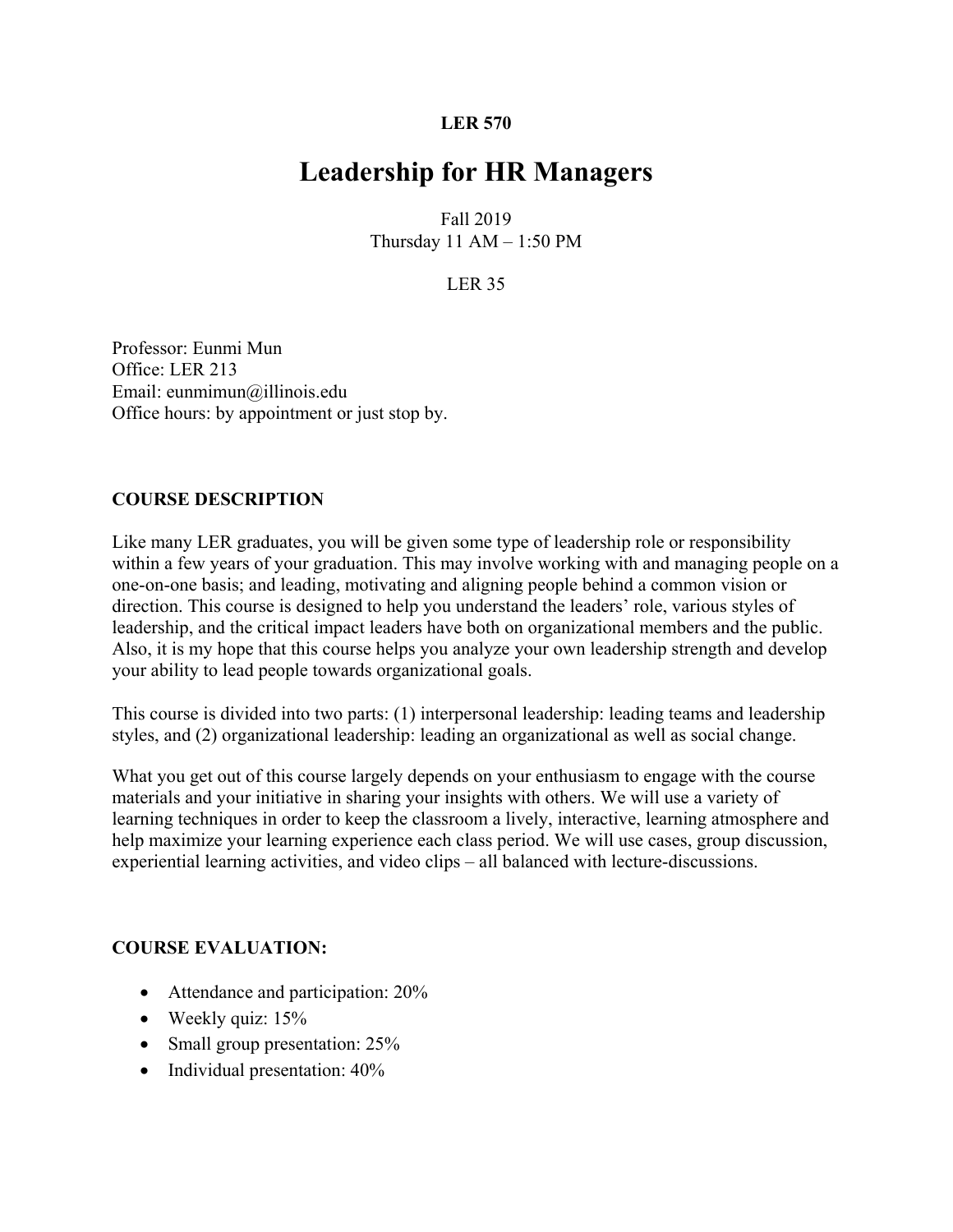#### **READING**

There is no textbook for this class. All readings listed in this syllabus are available online for download or purchase. I created an online coursepack: https://hbsp.harvard.edu/import/673699. You need all the readings in the coursepack in order to complete the requirements of this course. I may also post additional materials during the semester when there are new developments of interest to relevant topics. *It is your responsibility to check course website regularly*. I also encourage students to suggest items that may be of interest to the class.

## **ASSIGNMENTS AND GRADING**

#### **Attendance and Participation (20%)**

Class discussion is a critical ingredient in your learning for this course, for which we all bear collective responsibility. Class participation provides an opportunity to develop oral communication skills, to present your ideas concisely and persuasively, and to respond effectively to the comments of others. While I will lead class discussions, I do not intend to subject you to three hours of intense lecturing each week, but rather encourage you to offer insights and thoughts on the material assigned.

Most issues, cases and problems do not have one "right" answer, though some answers are more correct than others. Consequently, being "right" or "wrong" should not be your concern when participating. **I am interested in your point of view** and, if the consensus differs from your viewpoint, that in no way diminishes the value of your comments. Critically listen to the arguments of your fellow students and if you disagree, speak and explain how and why your viewpoint differs. In general, I will assess class participation based on the *quality* of your contributions in class, and the professionalism of your conduct (attendance, punctuality, preparedness, and showing respect to all section members and their class contributions). The quality and frequency of contributions depend on a number of issues, such as one's ability to draw on course materials productively, to advance or sharpen in-class discussion and debate, and to use logic, precision, and evidence in making arguments. Therefore, speaking too much without adding value will be as detrimental to your grade as not speaking at all, and behaving in a disruptive manner will be most detrimental to your grade.

*Please do not confuse attendance with participation*. While on-time attendance is important, active participation in the class discussion is evaluated separately.

The breakdown for the grade is as follows:

*Attendance (10 points)*: Each student is allowed to miss no more than **ONE** class in the semester for any reason (sickness, interview, etc.). No excuse is needed but I appreciate an email notice. For any additional class you miss I will deduct **3** points from your final grade. Any tardiness/leaving class early will count as missing half a class.

*Participation (10 points)*: I encourage students to actively participate in class discussion. A full credit will be awarded to students who make a contribution that moves the discussion forward in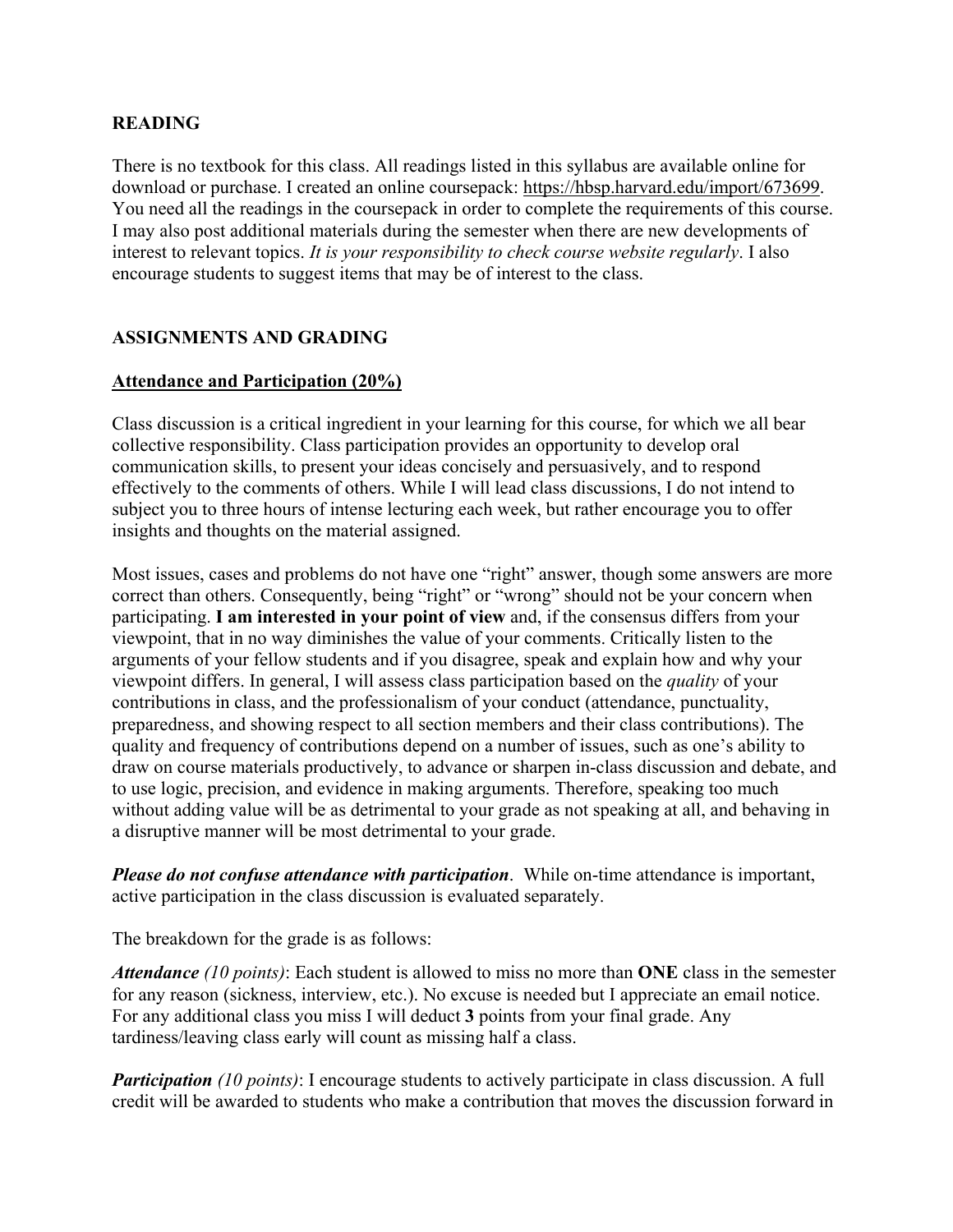an insightful way. Students who miss class without a valid excuse or behave in a disruptive way will receive "zero" points. If you have concerns about your ability to participate during class discussions, or are unaccustomed to participating in class, **please contact me immediately**. I can help you to improve your ability to participate, but only if you contact me **early** in the course for assistance.

## **Weekly Quiz (15%)**

Each quiz will deal with one or more of the articles and cases that I have assigned either for that class session, or with the previous lecture. I may administer a quiz at the beginning, middle, or the end of class.

Each quiz will consist of a handful questions about main points of the articles, cases and lectures. There are **NO** make-up quizzes.

## **In-class Small-group Presentation (25%)**

I ask students to make a 10-minute small-group presentation on topics assigned by the instructor. There will be 2-3 students in a group. Students are encouraged to incorporate not only the course reading but also new materials they found. I ask students to propose one or two discussion questions and lead discussion for 3-4 minutes after the presentation. Students who will make an in-class presentation for a given week should email me their presentation slides two days before the class (Tuesday 10PM).

## *Pecha Kucha* **Presentation (40%)**

After their small-group presentation, students will have a chance to improve their presentation individually. Pecha Kucha is a presentation format where you show 20 slide images for 20 seconds each. The slides will advance automatically and the presenter talks alongside the images. To view examples of Pecha Kucha please visit www.pechakucha.org. I ask students to decide on one message they want to deliver in their Pecha Kucha presentation. Then, think creatively about how to use their materials used for the small-group presentation in the Pecha Kucha format and find new, relevant images. Work on slides and scripts, and practice sufficiently to make a smooth presentation. I also suggest that students review the *"Pecha Kucha Rubric"* before they come present. I will use the rubric for specific grading criteria.

I plan to save two days for Pecha Kucha presentations: Dec. 5 and Dec. 13. Students can sign up for one of the two dates. Students are not required to come on the day they are not presenting, but I highly encourage everyone to come see how peer students perform and support them.

## **Grading Scale**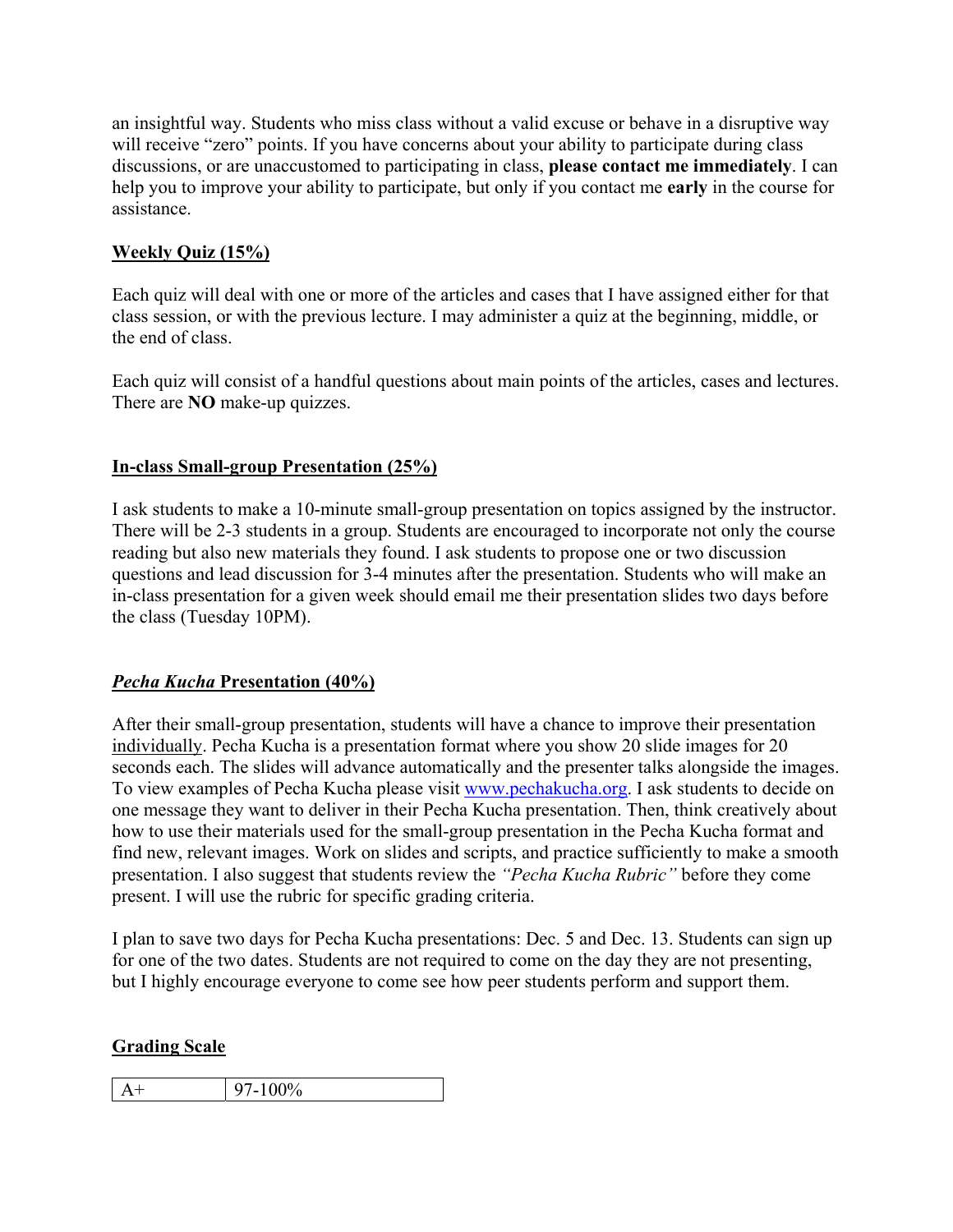| A             | 93-96.9%  |
|---------------|-----------|
| $A-$          | 90-92.9%  |
| $B+$          | 87-89.9%  |
| B             | 83-86.9%  |
| $B-$          | 80-82.9%  |
| $C+$          | 77-79.9%  |
| $\mathcal{C}$ | 73-76.9%  |
| $C-$          | 70-72.9%  |
| $D+$          | 67-69.9%  |
| D             | 63-66.9%  |
| D-            | 60-62.9%  |
| F             | Below 60% |

## **OTHER THINGS OF WHICH YOU SHOULD BE AWARE**

The following lists some procedural items that are in your best individual interest and in the interest of the class as a whole. Please take this information into account. Your consideration will help make the course more worthwhile—and fun—to all participants!

#### Cell phones should be turned off at all times

#### Absence Policy

If you miss class, it is **your responsibility** to find out from your classmates what was covered, and to obtain copies of any handouts and/or assignments.

#### Lateness and Courtesy

Arriving late or leaving early can be disruptive, particularly given the importance of student participation and in-class discussion in this course. Such behavior is also discourteous to the class when it makes it necessary to repeat material. Therefore, please come to class on time, and, if you must arrive late or leave early for a particular session, please let me know in advance.

#### Ethical Behavior

Cheating or other breaches of ethical behavior will not be tolerated. I do not wish to have to act on any unethical case. Nevertheless it is in the best interest of the class that such offenses not to be allowed to interfere with the learning process. University provisions for the punishment of unethical behavior are such that a guilty student may fail the course, be brought before the Disciplinary Committee, or be expelled.

#### **Enrollment in this course indicates you have read and accepted the terms of this course outline.**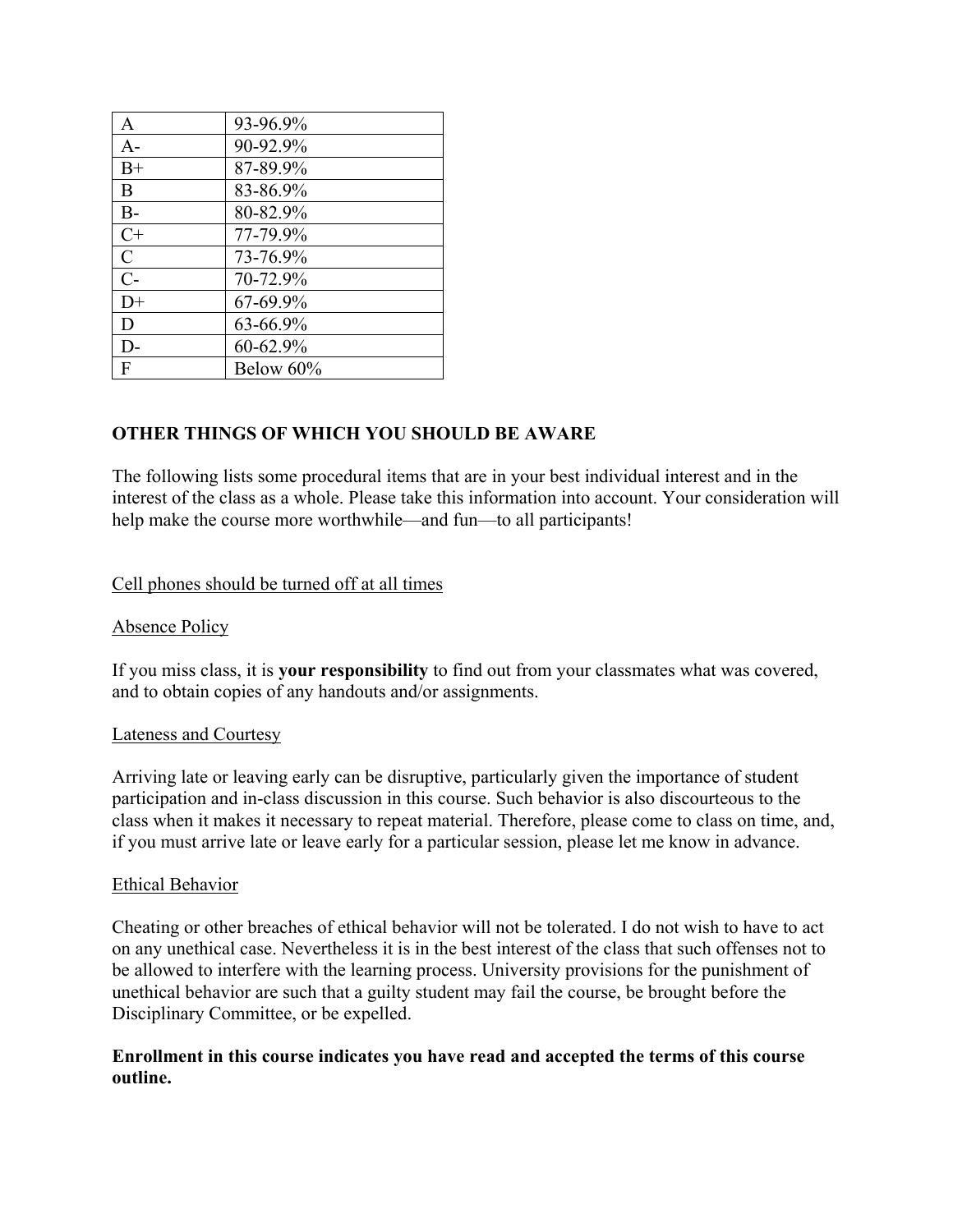### **COURSE SCHEDULE (Tentative/Subject to Change)**

### **Week 1 (Oct 24) Leading Self**

#### **Required reading:**

1. Goleman, D. (2017). "What Makes a Leader?" *Harvard Business Review*.

#### **In-class activity:**

- > TED talk "Power of Vulnerability"
- $\triangleright$  Illinois Leadership Center Inventory & Handout (Personal/Self)

#### **Week 2 (Oct 31) Leading Teams**

#### **Required readings:**

- 1. Case: "Doing Deals and Leading Teams at XAF Partners"
- 2. Movie case: Invictus (2009)
- 3. Majchrzak, A., Malhotra, A., Stamps, J., & Lipnack, J. (2004). "Can Absence Make a Team Grow Stronger?" *Harvard Business Review*.
- 4. Sunstein, C. R. and Hastie, R. (2014). "Making Dumb Groups Smarter: The New Science of Group Decision Making." *Harvard Business Review*.

## **Week 3 (Nov 7) Leadership Styles**

#### **Required readings:**

- 1. Movie Case: The Way Back (2010)
- 2. Antonakis, J., Fenley, M., & Liechti, S. (2012). "Learning Charisma: Transform yourself into the person others want to follow." *Harvard Business Review*.
- 3. Barbara Kellerman. (2004). "Thinking about... leadership: Warts and all." *Harvard Business Review.*
- 4. Ancona, D. and Gregersen, Hal. (2018). "The Power of Leaders Who Focus on Solving Problems." *Harvard Business Review*.

## **Week 4 (Nov 14) Leadership Practicum**

#### **In-class workshop:**

 $\triangleright$  Leadership strength training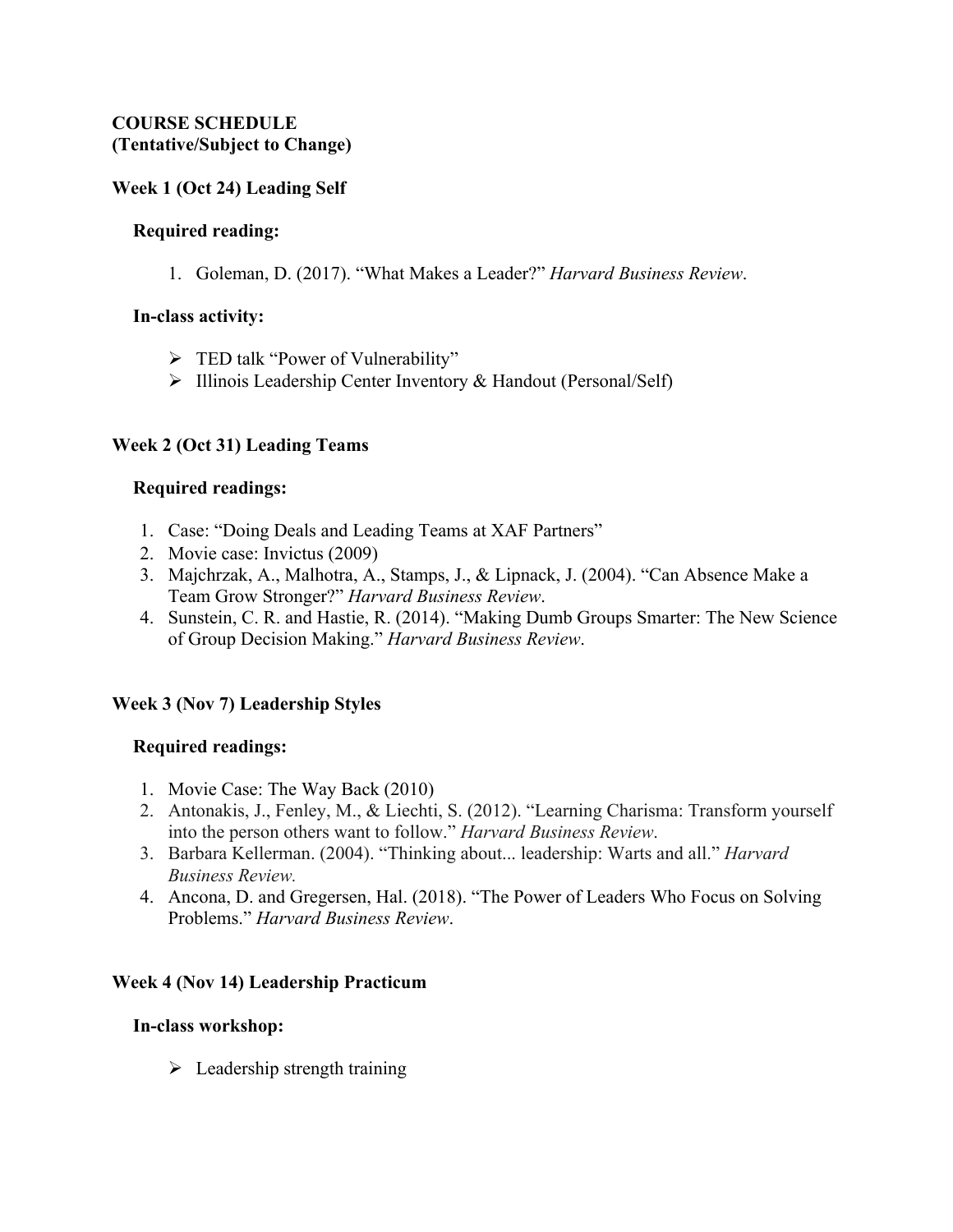## **Required readings:**

- 1. Case: "Beth Stewart: Navigating the Boardroom"
- 2. Movie Case: The Devil Wears Prada (2006)

## **Week 5 (Nov 21) Social Change Model in Leadership**

#### **In-class workshop:**

 $\triangleright$  Social Change Model in Leadership

**Reading**: Komives, S. and Wagner, W. (2009). *Leadership for a Better World: Understanding the Social Change Model of Leadership Development*. Chapter 2.

## **Required readings:**

- 1. Craig, N. and Snook, S. (2014). "From Purpose to Impact: Figure out Your Passion and Put It out to Work." *Harvard Business Review*.
- 2. Ibarra, H. (2015). "The Authenticity Paradox: Why feeling like a fake can be a sign of growth." *Harvard Business Review*.
- 3. Case: "Building a Great Place to Work: Intuit India."

**Week 6 (Nov 28) Happy Thanksgiving!** 

**Week 7 (Dec 5)** *Pecha Kucha* **Presentation PART 1** 

## **Week 8 (FRIDAY, Dec 13)** *Pecha Kucha* **Presentation PART 2**

## **On Dec 13, CLASS MEETS FROM 9AM TO 11AM**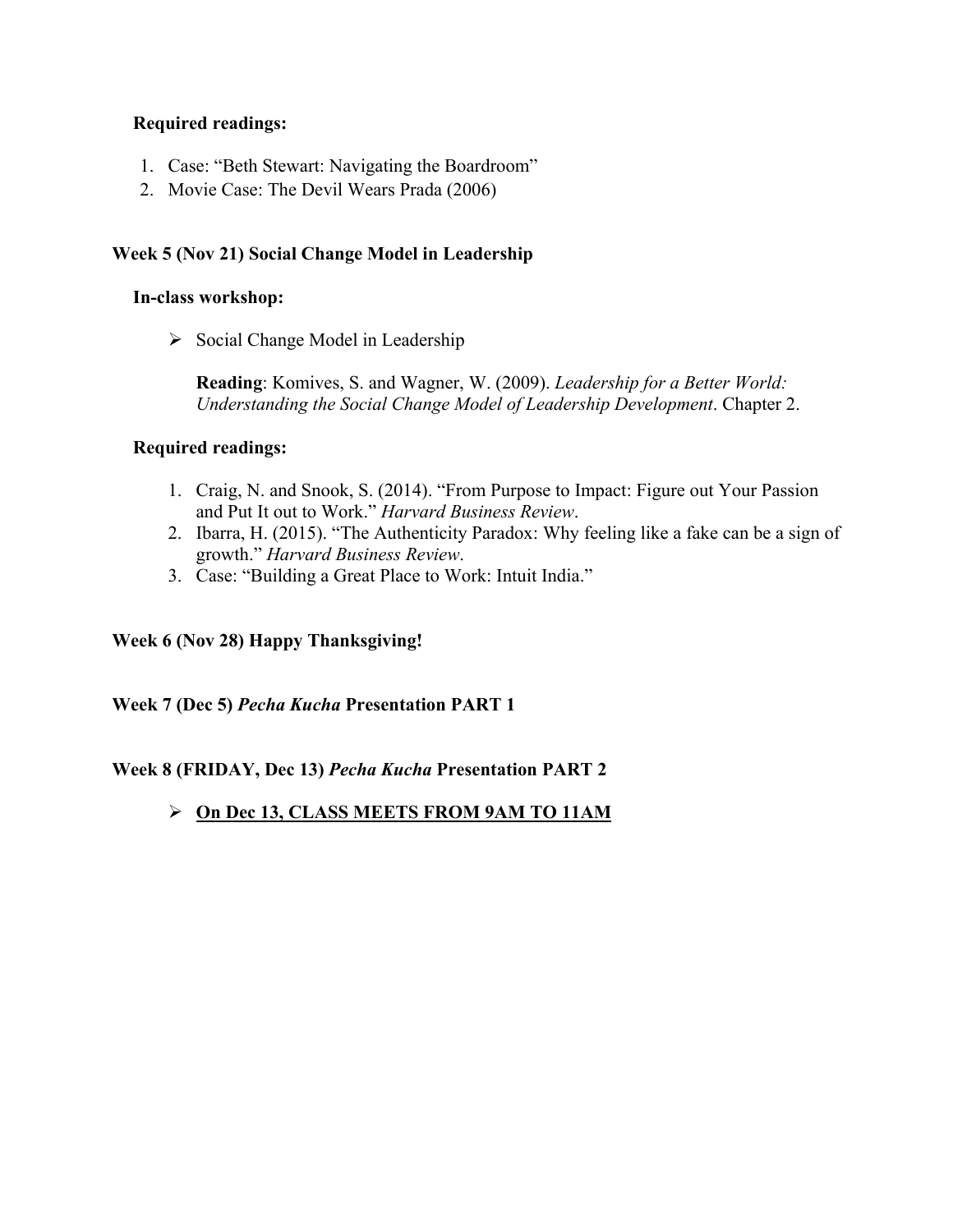## **Appendix**

## In-Class Presentation Feedback

|                 | Poor Quality |  | Excellent |  |
|-----------------|--------------|--|-----------|--|
|                 |              |  |           |  |
| Content         |              |  |           |  |
| Delivery        |              |  |           |  |
| Speech Body     |              |  |           |  |
| Visual/Board    |              |  |           |  |
| Panel questions |              |  |           |  |

Content (40%): whether the presenter demonstrates an in-depth knowledge of the topic/assigned articles

Delivery (20%): confidence, body language, eye contact, voice quality etc.

Speech body (20%): whether it is organized, and engaging

Visual (10%): whether it is effective; easy to see, no errors, adds meaning to the presentation.

Panel question (10%) whether show clear understanding of the questions and answer them with ease and expertise.